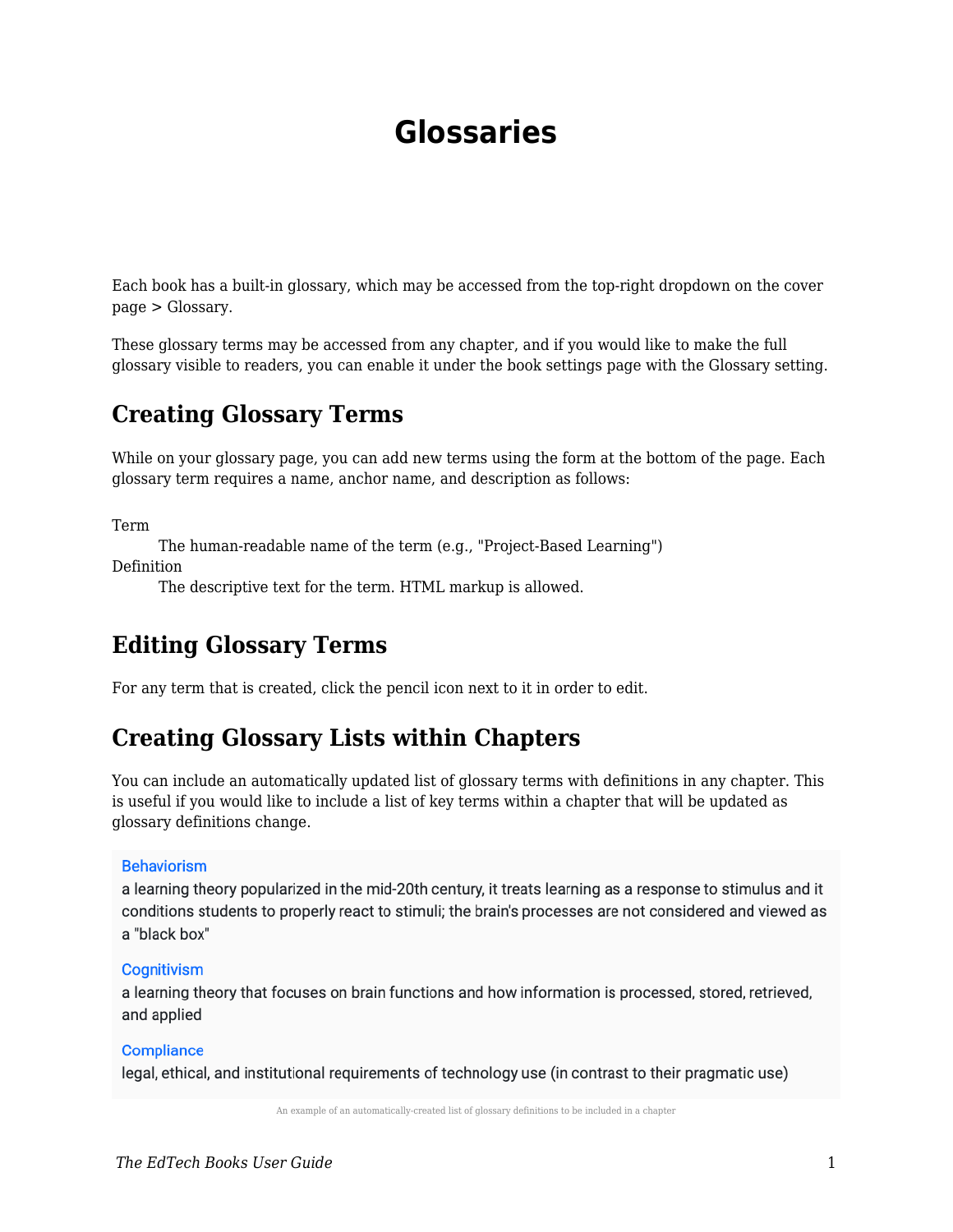To do this, edit the chapter, place the cursor where you would like the list placed, and select *Tools > Glossary Terms List*.

In the Anchors field, type in a comma-separated list of anchors for the book's glossary terms that you would like to have listed, and click *Submit*.

If you would like to edit the included list later, you can change the terms, delete them, or add new ones directly in the editor.

To update the text that appears in the chapter as glossary terms are changed, simply edit and save the chapter again.

### **Creating Glossary Pop-ups**

You can create glossary pop-up elements within your chapter by editing the chapter, placing your cursor where you want the pop-up, and choosing Tools > Glossary Link.

Here is an example glossary pop-up: Example Term

## **Creating Non-Glossary Pop-Ups**

You can also create pop-ups manually by editing the HTML directly, like this one: Example Non-Glossary Pop-up

To do this, use the following code, replacing YOUR DEFINITION HERE and YOUR TEXT HERE with your own.

YOUR TEXT HERE